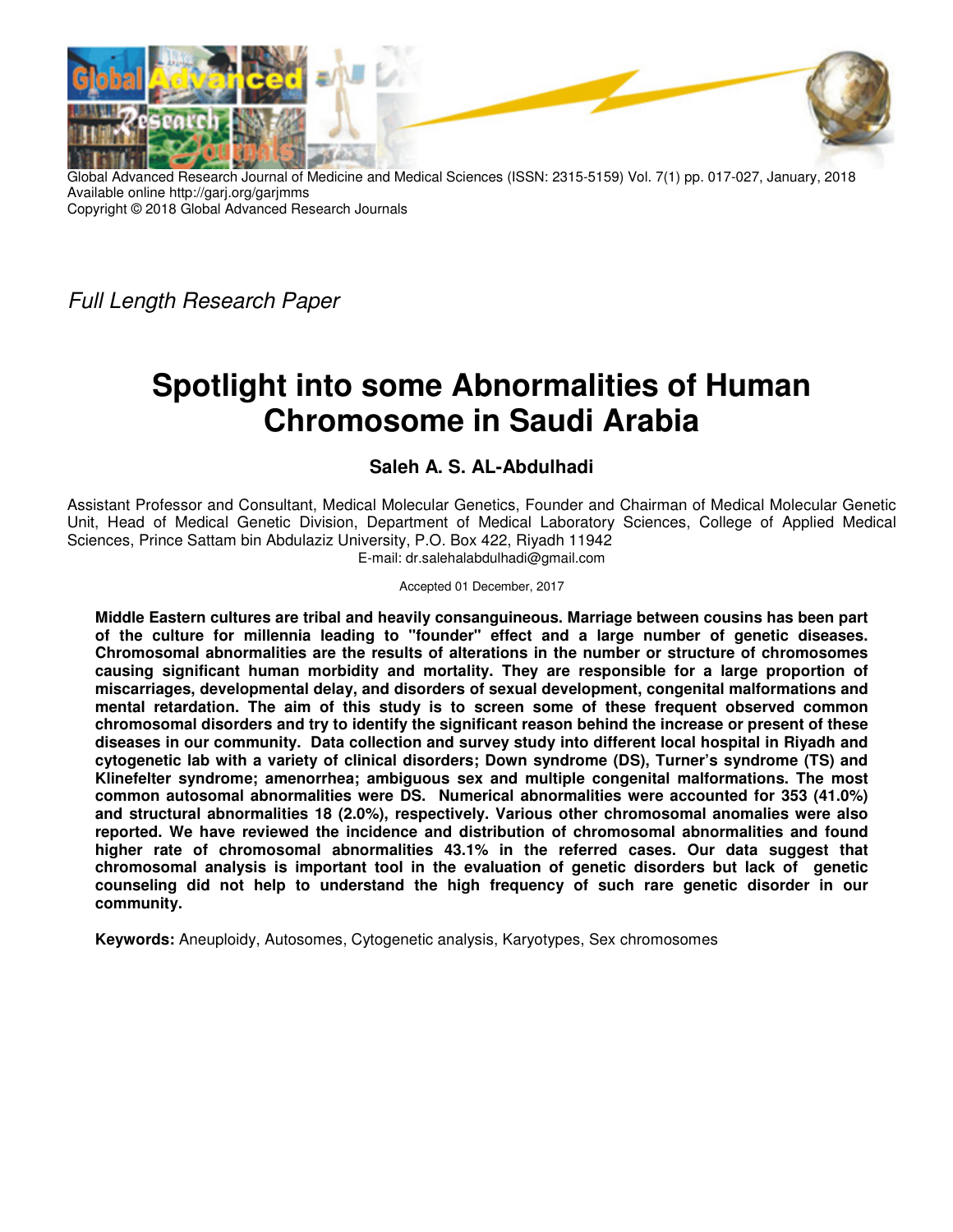#### **INTRODUCTION**

Middle Eastern cultures are tribal and heavily consanguineous. Marriage between cousins has been part of the culture for millennia leading to "founder" effect and a large number of genetic diseases.

In Saudi Arabia like other Middle East countries first cousin marriages account for 60 -70% of all marriages, leading to uniquely common disorders which are either rare by Western standards or are unknown. The practicing physician must include these unusual disorders in his diagnostic considerations, since cybernetic trees described for European countries or USA may not be valid for the Middle East.

Many disorders have been first described/mapped in Saudi patients . Other disorders are known to exist elsewhere but are particularly common in Saudi Arabia . For some, this can easily be explained by the disease's high degree of genetic heterogeneity such that consanguinity can be an important catalyst in unmasking the recessiveness of numerous potential mutations across many loci, for example, ciliopathies, retinal dystrophies, and deafness. For others, a strong founder effect can be invoked as in many inborn errors of metabolism (1.5 in 1000 newborns are diagnosed with a metabolic disease in the Saudi newborn program) and congenital glaucoma. Geographic variation in the incidence of diseases has been suggested by some but the mobility of the population lessens the practical utility of this map especially when one considers that the geographic variation falls largely along tribal lines, which suggests that knowledge about the tribal origin can be more helpful clinically.

A study has been carried out in Riyadh to determine the incidence and distribution of Down's syndrome births during a 9-year period from July 1982 to June 1991. Down's syndrome was ascertained in 42 (23 females and 19 males) of 23,261 consecutive babies born alive to Saudi women, giving an incidence of 1 in 554 live births (1.8 per 1,000). A trend towards an increased incidence of Down's syndrome with advanced maternal age or increased maternal parity was found. Cytogenetic studies

were performed on 37 cases of which all but 1 were nondisjunction trisomy 21, while the remaining infant had a translocation. This study provides the first step for further epidemiological surveys of Down's syndrome in the Kingdom of Saudi Arabia in order to prepare the ground for an effective antenatal screening program for chromosomal disorders.

Saudis in general favor a strong contribution of Government to their life in return for its control over the country's vast natural resources. The public healthcare system is mostly under the governance of the Ministry of Health (MOH) and consists of 2259 primary care centers, and 259 hospitals. The doctor/population ratio and hospital/population ratios at 24.4/10,000 and 20.7/10,000, respectively, are below that of many developed countries but newer plans have been revealed to improve this ratio. Law-enforcement personnel are entitled, in addition to MOH-run health care, to a large network of primary care centers and hospitals that are run by the Ministry of Interior. Similarly, military and National Guard personnel and their families enjoy the additional medical services that are administered by the respective agencies. The author's own institution (KFSHRC) is a general organization that is funded by the Government and offers highly specialized health care independent of MOH. The private sector consists of a vast network of private practices, usually in the form of polyclinics that fall under one administration, as well as secondary and tertiary hospitals. Although this sector represents the sole healthcare provider for noncitizens, many citizens also receive their healthcare in the private sector by choice, for example, to avoid a long wait-time in the public sector. This fragmentation of healthcare delivery has created a number of challenges towards the adoption of a national healthcare strategy equivalent to other countries with socialized medicine, for example, NHS in the UK. Mortality rate statistics are well below the global average but not yet on par with those of more developed countries. For example, mortality rate of children less than 5 is 12/1000 and maternal mortality is 7/100,000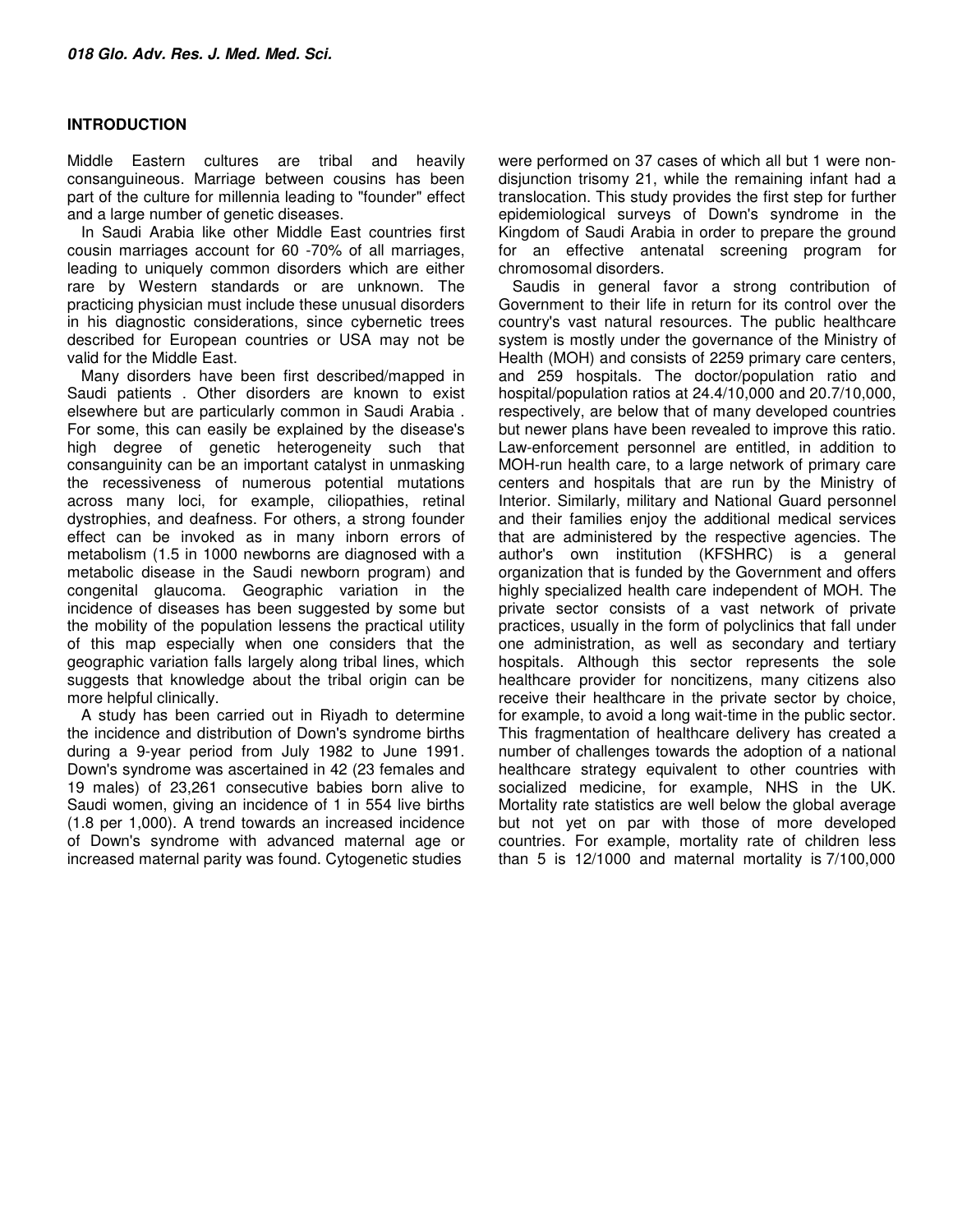births (global average is 44/1000 and 209.1/100,000, and Western Europe has an average of 3.9/1000 and 6.3/100,000, respectively) (Kassebaum et al., 2014; Wang et al., 2014). Life expectancy has also increased to 73.8 (compare to 80.3 years in Western Europe). This improvement in healthcare delivery has resulted in reduction in communicable diseases and brought non communicable diseases including genetic disorders to the forefront of national healthcare agenda.

Cytogenetic testing is widely available, usually in the form of traditional karyotyping and FISH analysis. Molecular karyotyping is only available in a few centers. The major molecular diagnostic laboratory is at KFSHRC (Saudi Diagnostic Laboratory or SDL), which tests for 66 single gene disorders. We are currently validating the "Mendeliome" assay, which uses new multiplexing methods to amplify ∼3000 Mendelian genes known to cause human diseases followed by next-generation sequencing, on 3500 patients. Once validated, this test will be available for all patients with suspected genetic diseases as an intermediary test before considering whole-exome or whole-genome sequencing (details will be published elsewhere). Whole-exome and wholegenome sequencing are only available on research basis locally but SDL plans to launch these on clinical basis in the very near future.

In this study is as a part of the general project of the medical genetic unite to build up a genetic data base of genetic disorders, we reported the frequencies of number of chromosomal anomalies

#### **MATERIAL AND METHODS**

#### **Data collection**

Data were obtained from variant hospitals and cytogenetic labs who obtaining cytogenetic screening. Data collection interests of all participants were considered and balanced throughout this process, taking into considerations revising the bioethics bylaw. Through

pilot testing with cognitive interview techniques, we refined the wording of certain questions, and added or deleted questions to improve the length and overall flow of the survey

Variables measured four broad domains: personal data (for example, ages, type of mirage, premarital examination); personal health (for example, family medical history, medical genetic status); familiarity with some genetic disorders , and we also personal interest for un-relative marriages.

#### **Statistical analysis**

We used descriptive statistics, which is the discipline of quantitatively describing the main features of a collection of information (Abu-Safieh et al., 2011), or the quantitative description itself. It is distinguished from inferential statistics (or inductive statistics), in that descriptive statistics aim to summarize a sample, rather than use the data to learn about the population that the sample of data is thought to represent. This generally means that descriptive statistics, unlike inferential statistics, are not developed on the basis of probability theory (Abu-Safieh et al., 2013, Adly et al., 2014). Even when a data analysis draws its main conclusions using inferential statistics, descriptive statistics are generally also presented. It also provides simple summaries about the sample and about the observations that have been made. Such summaries may be either quantitative, summary statistics or visual (Alangari et al., 2012).

#### **Bioinformatics**

Bioinformatics is the application of computer technology to the management of biological information. Computers are used to gather, store, analyze and integrate biological and genetic information which can then be applied to gene-based drug discovery and development. The need for Bioinformatics capabilities has been precipitated by the explosion of publicly available genomic information resulting from the Human Genome Project.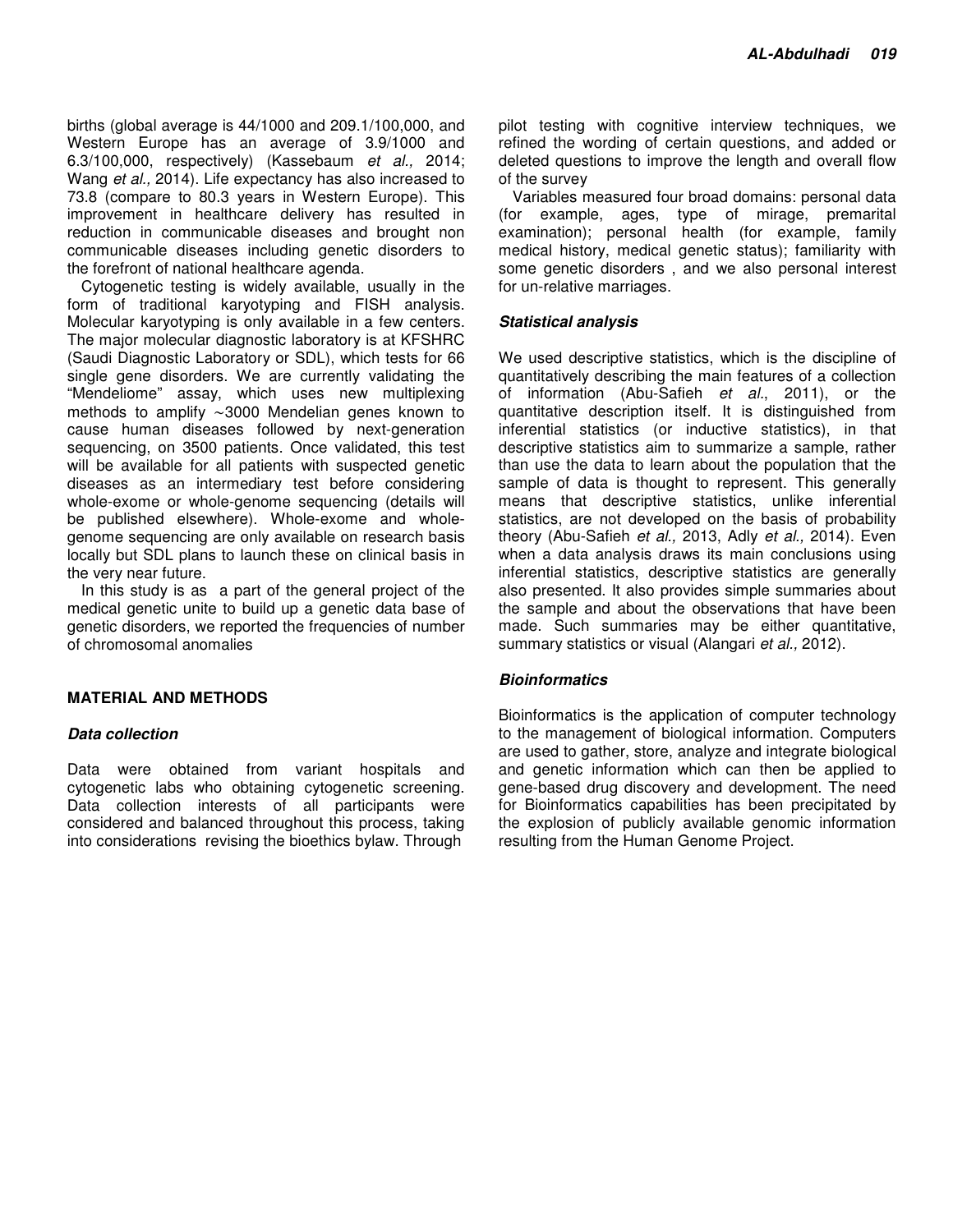### **RESULTS**

**Table 1.** literature review, illustrate all Clinical conditions first described in Saudi Arabia:

| <b>Condition</b>                                                           | Gene                              | Reference                 |  |  |
|----------------------------------------------------------------------------|-----------------------------------|---------------------------|--|--|
| Arthrogryposis, Perthes disease, and upward gaze palsy                     | ?                                 |                           |  |  |
| Retinal dystrophy with severe white matter changes                         | ACBD5                             | Abu-Safieh et al. (2013)  |  |  |
| Weill-Marchesani-like syndrome                                             | ADAMTS17                          | Morales et al. (2009)     |  |  |
| Microcornea, myopic chorioretinal atrophy, and telecanthus (MMCAT)         | ADAMTS18                          | Aldahmesh et al. (2013b)  |  |  |
| Intellectual disability-strabismus syndrome                                | ADAT3                             | Alazami et al. (2013)     |  |  |
| AGK-related cataract                                                       | AGK                               | Aldahmesh et al. (2012a)  |  |  |
| Hypopituitarism, microcephaly, and visual and renal anomalies              | ARNT <sub>2</sub>                 | Webb et al. (2013)        |  |  |
| BRCA2-related primordial dwarfism                                          | <b>BRCA2</b>                      | Shaheen et al. (2014a)    |  |  |
| Microphthalmia-dysgenesis of corpus callosum-epilepsy                      | C12orf57                          | Zahrani et al. (2013)     |  |  |
| C21 orf2-related retinal dystrophy                                         | C <sub>21</sub> orf <sub>2</sub>  | Abu-Safieh et al. (2013)  |  |  |
| Woodhouse-Sakati syndrome                                                  | C <sub>2</sub> orf37              | Alazami et al. (2008)     |  |  |
| Cognitive impairment, dysmorphicfacies and skeletal abnormalities syndrome | CACNA1G<br>Al-Owain et al. (2011) |                           |  |  |
| CENPJ-related Seckel syndrome                                              | <b>CENPJ</b>                      | Al-Dosari et al. (2010)   |  |  |
| Intellectual disability-hypohidrosis syndrome                              | COG6<br>Shaheen et al. (2013a)    |                           |  |  |
| COLEC11-related Malpuech syndrome                                          | COLEC11                           | Rooryck et al. (2011)     |  |  |
| CRIPT-related primordial dwarfism                                          | <b>CRIPT</b>                      | Shaheen et al. (2014a)    |  |  |
| CSPP1-related Meckel-Gruber syndrome                                       | CSPP1                             | Shaheen et al. (2014b)    |  |  |
| Lethal familial hyperekplexia-brain malformation syndrome                  | <b>CTSD</b>                       | Seidahmed et al. (2012)   |  |  |
| Myopia with dysmorphism                                                    | <b>CTSH</b>                       | Aldahmesh et al. (2013a)  |  |  |
| CYP51A1-related cataract                                                   | CYP51A1                           | Aldahmesh et al. (2012b)  |  |  |
| DDX59-related oral-facial-digital syndrome                                 | DDX59                             | Shamseldin et al. (2013)  |  |  |
| DNA2-related Seckel syndrome                                               | DNA <sub>2</sub>                  | Shaheen et al. (2014a)    |  |  |
| DNASE1L3-related SLE                                                       | DNASE1L3                          | Al-Mayouf et al. (2011)   |  |  |
| DOCK6-related Adams-Oliver syndrome                                        | DOCK6                             | Shaheen et al. (2011a)    |  |  |
| Retinal dystrophy with myopathy                                            | DTHD1                             | Abu-Safieh et al. (2013)  |  |  |
| Ichthyosis, spastic quadriplegia, and mental retardation                   | ELOVL4                            | Aldahmesh et al. (2011a)  |  |  |
| <b>EMC1-related retinal dystrophy</b>                                      | EMC1                              | Abu-Safieh et al. (2013)  |  |  |
| EOGT-related Adams-Oliver syndrome                                         | <b>EOGT</b>                       | Shaheen et al. (2013b)    |  |  |
| Pellagra-like syndrome                                                     | ERCC5                             | Hijazi et al. (2013)      |  |  |
| ERLIN2-related complex hereditary spastic paraplegia                       | ERLIN2                            | Alazami et al. (2011)     |  |  |
| EVC2-related Meckel-Gruber syndrome                                        | EVC <sub>2</sub>                  | Shaheen et al. (2012a)    |  |  |
| FARS2-related mitochondrial encephalomyopathy                              | FARS2                             | Shamseldin et al. (2012a) |  |  |
| FBXL4-related mitochondrial encephalomyopathy                              | FBXL4                             | Gai et al. (2013)         |  |  |
| Bruck syndrome 1                                                           | FKBP10                            | Shaheen et al. (2010)     |  |  |
| G6PC3-related cyclic neutropenia                                           | G6PC3                             | Alangari et al. (2013)    |  |  |
| GPR125-related retinal dystrophy                                           | GPR125                            | Abu-Safieh et al. (2013)  |  |  |
| IFT27-related Bardet-Biedl syndrome                                        | IFT27                             | Aldahmesh et al. (2014)   |  |  |
| Familial retinal artery macroaneurysm                                      | <b>IGFBP7</b>                     | Abu-Safieh et al. (2011)  |  |  |
| Congenital hyperinsulinemia with rhabdomyolysis                            | KCNJ11                            | Albaqumi et al. (2014)    |  |  |
| KIAA1549-related retinal dystrophy                                         | <b>KIAA1549</b>                   | Abu-Safieh et al. (2013)  |  |  |
| KLHL41-related myopathy                                                    | KLHL41                            | Gupta et al. (2013)       |  |  |
| Facial dysmorphism with severe growth deficiency                           | LARP7                             | Alazami et al. (2012)     |  |  |
| LRBA-related Crohn's disease with immunodeficiency                         | LRBA                              | Alangari et al. (2012)    |  |  |
| LRPAP1-related myopia                                                      | LRPAP1                            | Aldahmesh et al. (2013a)  |  |  |
| MEOX1-related Klippel-Feil syndrome                                        | MEOX1                             | Mohamed et al. (2013)     |  |  |
| METTL23-related intellectual disability                                    | METTL23                           | Reiff et al. (2014)       |  |  |
| MFF-related mitochondrial encephalomyopathy                                | <b>MFF</b>                        | Shamseldin et al. (2012a) |  |  |
| MMP2-related multicentricosteolysis                                        | MMP <sub>2</sub>                  | Al-Aqeel (2005)           |  |  |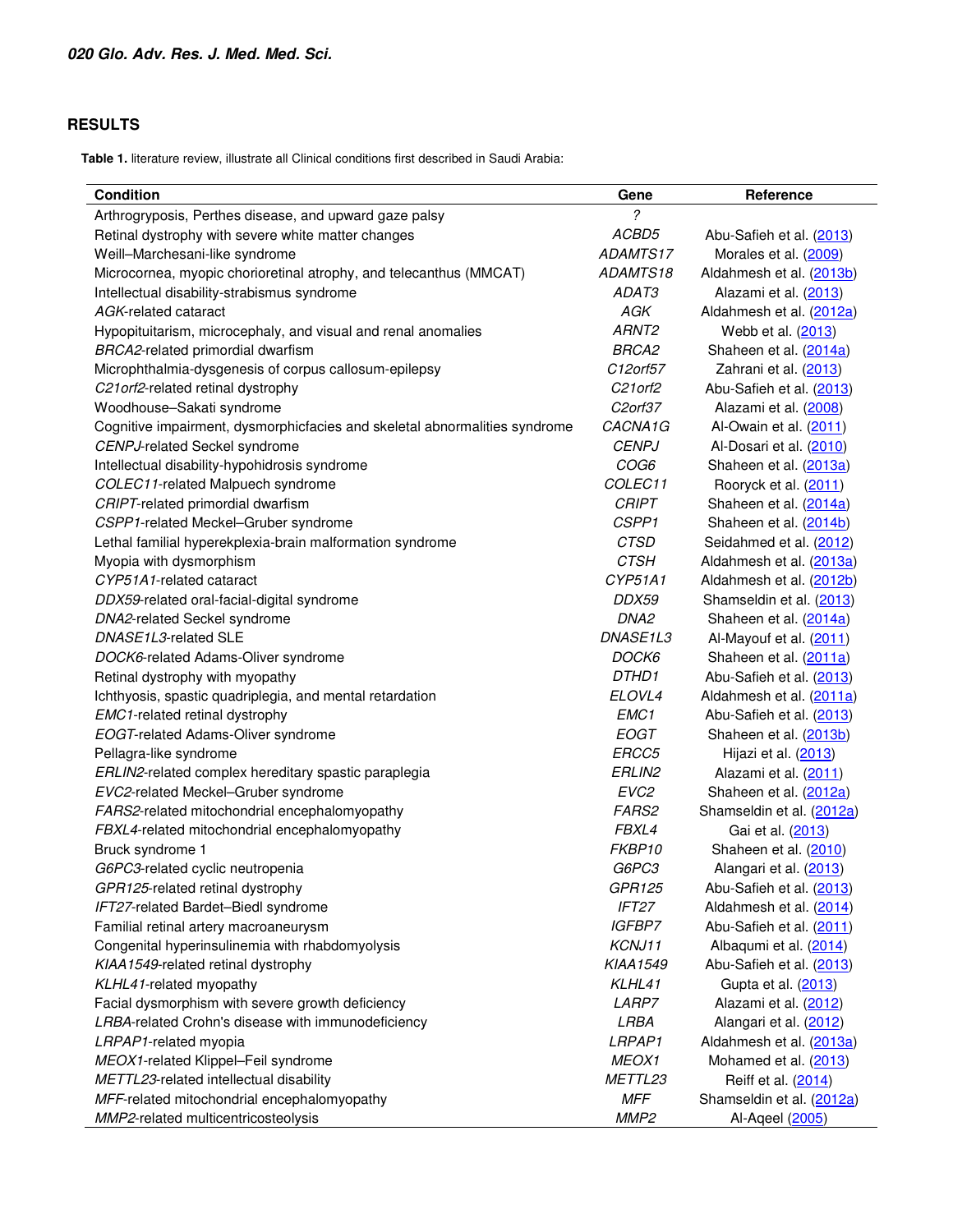Table 1continue

| MPDZ-related hydrocephalus                                                   | <b>MPDZ</b>        | Al-Dosari et al. (2013)    |  |  |
|------------------------------------------------------------------------------|--------------------|----------------------------|--|--|
| MRI1-related infantile epilepsy with severe cystic degeneration of the brain | MRI1               | Sunker and Alkuraya (2013) |  |  |
| Bone marrow failure with facial dysmorphsim                                  | <b>MYSM1</b>       | Alsultan et al. (2013)     |  |  |
| NECAP1-related early infantile epileptic encephalopathy                      | NECAP <sub>1</sub> | Alazami et al. (2014a)     |  |  |
| ODZ3-related microphthalmia                                                  | ODZ3               | Aldahmesh et al. (2012c)   |  |  |
| OPLAH-related oxoprolinurai                                                  | <b>OPI AH</b>      | Almaghlouth et al. (2012)  |  |  |
| PHC1-related microcephaly                                                    | PHC <sub>1</sub>   | Awad et al. (2013)         |  |  |
| PHGDH-related Neu-Laxova syndrome                                            | <b>PHGDH</b>       | Shaheen et al. (2014c)     |  |  |
| PITX3-related microphthalmia                                                 | PITX3              | Aldahmesh et al. (2011b)   |  |  |
| POC1A-related primordial dwarfism                                            | POC <sub>1</sub> A | Shaheen et al. (2012b)     |  |  |
| RAB33B-related Smith-McCort dysplasia                                        | RAB33B             | Alshammari et al. (2012)   |  |  |
| CMT-microcephaly-syndactyly-intellectual disability                          | SBF <sub>1</sub>   | Alazami et al. (2014b))    |  |  |
| SCLT1-related oral-facial-digital syndrome                                   | SCLT1              | Adly et al. (2014)         |  |  |
| SEC8-related Meckel-Gruber syndrome                                          | SEC8               | Shaheen et al. (2012a)     |  |  |
| SIX6-related autosomal recessive microphthalmia                              | <i>SIX6</i>        | Aldahmesh et al. (2013c)   |  |  |
| TBC1D32-related oral-facial-digital syndrome                                 | <b>TBC1D32</b>     | Adly et al. (2014)         |  |  |
| Congenital hypoparathyroidism, severe growth failure, and dysmorphicfacies   | <b>TBCE</b>        | Sanjad et al. (1991)       |  |  |
| TCTN2-related Meckel-Gruber syndrome                                         | TCTN2              | Shaheen et al. (2011b)     |  |  |
| TMEM231-related Meckel-Gruber syndrome                                       | <b>TMEM231</b>     | Shaheen et al. (2013c)     |  |  |
| TMEM38-related osteogenesisimperfecta                                        | TMEM38B            | Shaheen et al. (2012c)     |  |  |
| Osteogenesisimperfecta with profound neurological impairment                 | WNT1               | Faqeih et al. (2013)       |  |  |
| XRCC2-related Fanconi anemia                                                 | <i>XRCC2</i>       | Shamseldin et al. (2012b)  |  |  |
| XRCC4-related primordial dwarfism                                            | XRCC4              | Shaheen et al. (2014a)     |  |  |

**Table 2.** These illustrate types and number of cases gathered for cytogenetic screening for the last five years.

|                  | <b>Chromosomal Abnormalities</b><br>Total number of cases / year |                |      |      |          |      |       |
|------------------|------------------------------------------------------------------|----------------|------|------|----------|------|-------|
|                  |                                                                  | 2012           | 2013 | 2014 | 2015     | 2016 | Total |
| <b>Numerical</b> |                                                                  |                |      |      |          |      |       |
|                  | Down syndrome                                                    | 17             | 16   | 17   | 15       | 15   |       |
|                  | Patau syndrome                                                   | 0              | 0    | 0    | 1        | 0    |       |
|                  | Edward syndrome                                                  |                |      |      |          |      |       |
|                  | Turner syndrom                                                   |                | 1    | 0    | 2        | 0    |       |
|                  | Klinefeltersyndrom                                               | $\overline{c}$ | 0    |      | $\Omega$ |      |       |
| Structural       |                                                                  |                |      |      |          |      |       |
|                  | karyotype: 46.XX.inv(9)(p12q13)                                  |                |      |      |          |      |       |
|                  | karyotype: $46X.i(x)(q10)$                                       |                |      |      |          |      |       |
|                  | karyotype: 46.XX.t(11;22)(q23.3;q11.2)                           |                |      |      |          |      |       |
|                  | Karyotype: 46, XY, t(7;10)(q31.3;p15)                            |                |      |      |          |      |       |
|                  | Karyotype: 47, XY, +mar                                          |                |      |      |          |      |       |
|                  | Karyotype: 46XY, dup(15)(q13q15)                                 |                |      |      |          |      |       |
|                  | Karyotype: 46XY, del(q11.2;q13.2)                                |                |      |      |          |      |       |
|                  | 46XX, t<br>Karyotype:<br>(11;22)<br>(q23.3; q11.2)               |                |      |      |          |      |       |
|                  | Karyotype:<br>46, XY, der(a4; 21) q 10; q 10) + 21               |                |      |      |          |      |       |
|                  | Karyotype: 46XX,t(11;22)(q23.3;q11.2)                            |                |      |      |          |      |       |
|                  | Karyotype: 46, XY, t(7; 17) (q22; p13)                           |                |      |      |          |      |       |
|                  | Karyotype: 45, X/46, i(x)(q10)                                   |                |      |      | 2        |      |       |
|                  | Karyotype:                                                       |                |      |      |          |      |       |
|                  | 46, XX, der(14; 21)(q10; q10) + 21                               |                |      |      |          |      |       |
|                  | Karyotype: 46, XY, der(21, 21) (q10; q10)                        |                |      |      |          |      |       |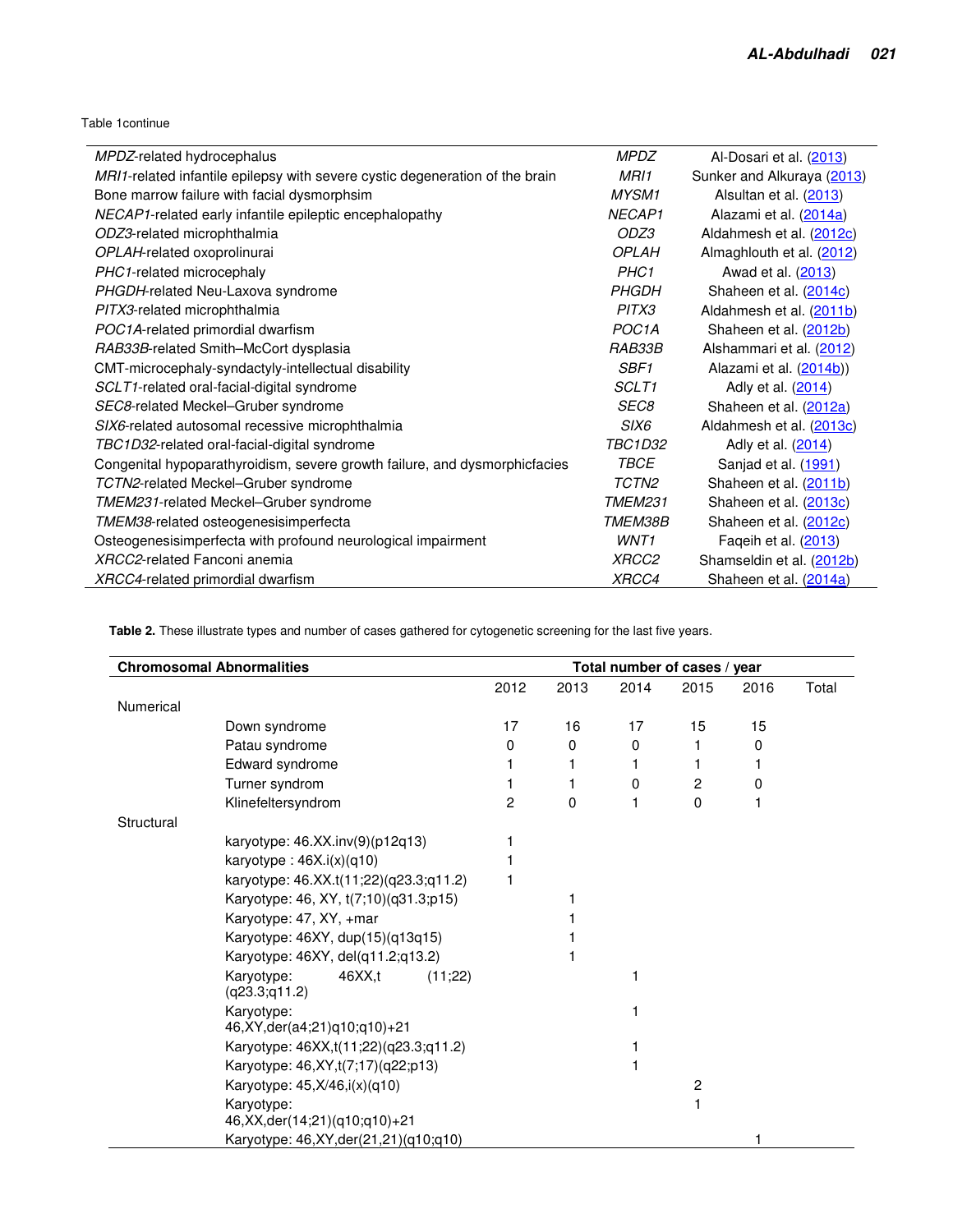

**Figure 1.** Down syndrome



**Figure 2.** Patau syndrome



Figure 3: Edward syndrome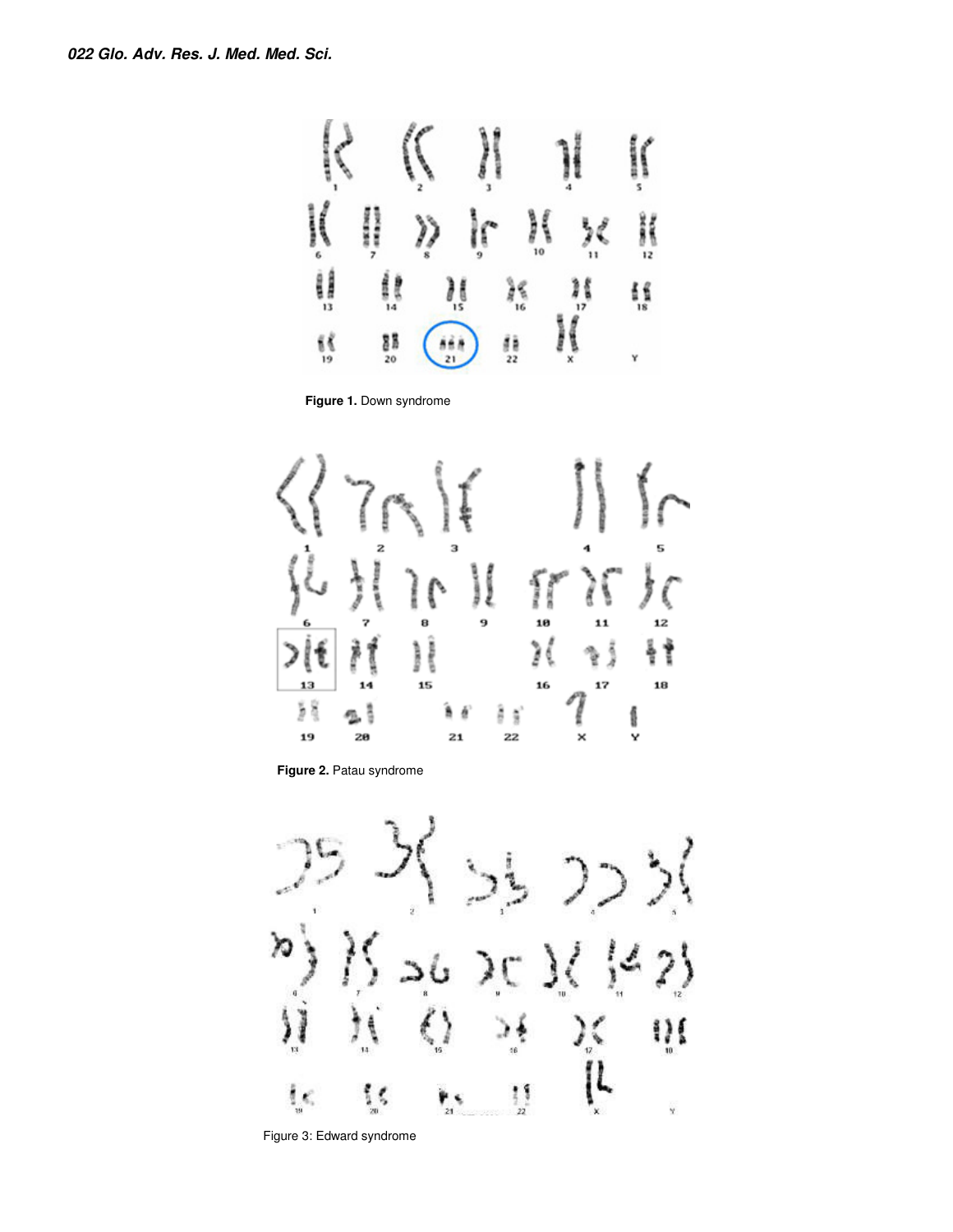

**Figure 5.** Klinefelter syndrome

#### **DISCUSSION**

Cytogenetic testing is widely available, usually in the form of traditional karyotyping and FISH analysis. Molecular karyotyping is only available in a few centers. The first Saudi national newborn screening program was for congenital hypothyroidism and was established in November 1989 (Al-Jurayyan et al., 1996). The pioneering work of the Tandem Spectrometry Lab at KFSHRC on the use of electrospray in the implementation of tandem spectrometry in the analysis of various metabolites in body fluids is noteworthy. It has set the stage for the first implementation of computerassisted algorithm in the simultaneous estimation of

many metabolites and flagging of abnormal results, the basis of today's newborn screening around the world (Rashed et al., 1994, 1995, 1997, 1999). Owing to this history, KFSHRC has a long tradition in performing newborn screening for 16 different inborn errors of metabolism, which evolved into a pilot program starting in 2004 to screen newborns from participating hospitals around the country. More recently, the MOH has assumed full responsibility of newborn screening, which is now performed as a national program. There are no national guidelines on newborn screening for deafness, which is left to the discretion of the individual hospitals.

While the newborn screening program was widely accepted, the premarital screening program was more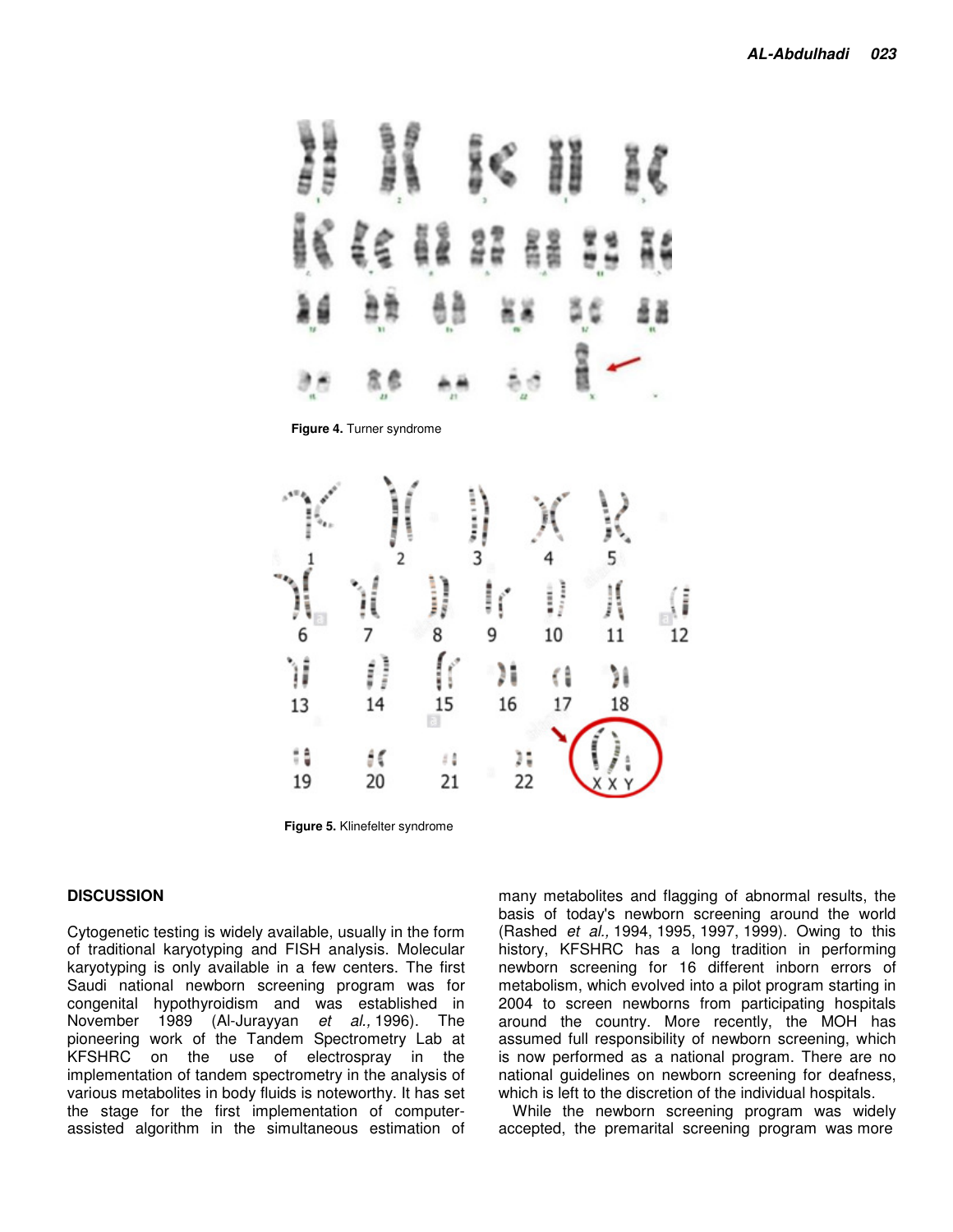controversial. After considerable deliberation, a law was passed in 2002 that mandates screening for hemoglobinopathies, thalassemias, and G6PDH deficiency prior to issuing a marriage contract. Aside from the controversy surrounding the issue of autonomy, the program delivered sobering results after its establishment with nearly 90% of "incompatible" couples moving ahead with their marriage plans (the law explicitly allows couples to exercise freedom of choice upon learning their results) (AlHamdan et al., 2007). This was clearly the result of inadequate pre- and posttest counseling. Indeed, major developments in the program to address these deficiencies have significantly reduced the percentage of "incompatible" marriages to a national average of 40%, with marked regional variations (large cities such as Riyadh are nearing 20% whereas rural areas with strong tribal traditions continue to see a majority of "incompatible" couples moving ahead with marriage) (Memish and Saeedi, 2011) (Ayman Alsulaimani, pers. comm.). There is strong interest in expanding the premarital screening program to include all Mendelian disorders by utilizing the newly available and affordable next-generation sequencing tools, and local research is ongoing in order to provide empirical data on the practicality of this approach.

Prenatal genetics is largely practiced by maternal-fetal medicine specialists due to severe deficiency in the number of qualified clinical geneticists. Recent years have witnessed a tremendous growth in the demand for chorionic villous sampling and amniocentesis for the diagnosis of single gene disorders. At KFSHRC alone, the number of prenatal samples that are tested for single gene disorders has increased from 5 in 2004 to 250 in 2013. Therapeutic abortion is permitted by law if performed within 120 days from the time of fertilization in order to comply with the Islamic view of the timing of ensoulment (Alkuraya and Kilani, 2001). However, the approved indication for the procedure, which is "severe malformation", must be authorized by three attendinglevel physicians. The definition of "severe" is left to the discretion of the medical team after consulting with the family. For example, intellectual disability is a common indication for many therapeutic abortion procedures. Contrary to commonly held views, we have shown that early prenatal diagnosis is the method of choice for couples who had one or more children with single gene disorders, as long as they are provided with a culturally sensitive genetic counseling that addresses their religious and cultural concerns (Alkuraya and Kilani, 2001). Nearly 45% of these couples opt for early prenatal diagnosis compared to 35% who choose preimplantation genetic diagnosis (PGD) (Alkuraya et al., 2013). PGD is available freely at KFSHRC but is also provided by the private sector. Noninvasive prenatal screening using cell-free fetal DNA in maternal blood is quickly becoming integrated in prenatal care. KFSHRC offers this test routinely to all pregnant women regardless of their

perceived risk and the MOH is considering making this test available throughout its vast network of hospitals and medical centers.

Not surprisingly, the high rate of consanguinity has greatly impacted the landscape of genetic disorders in Saudi Arabia and a quick search for published genetic diagnoses from Saudi Arabia readily reveals the clear bias toward autosomal recessive disorders. There are important practical implications of the role consanguinity plays in shaping the genetics of Mendelian diseases in Saudi Arabia. For recessive disorders, consanguinity favors homozygosity over compound heterozygosity, especially for less common conditions, and this is reflected in the finding that the overwhelming majority of recessive mutations identified in Saudi diagnostic laboratories are homozygous, a pattern that is echoed by published studies from Saudi Arabia (Alkuraya, 2010a). This phenomenon can easily be leveraged in the area of diagnostics such that an inexpensive genome-wide homozygosity scan can greatly aid in the diagnostic work up as shown in detail elsewhere (Alkuraya, 2010b). For example, examining the genes within the homozygous intervals can easily help the clinician to either confirm or reconsider an uncertain clinical diagnosis. This can also help guide the sequencing effort when a disorder is genetically heterogeneous, especially when the mutation is not readily detectable, for example, deep intronic, where prioritizing a particular gene can make more involved tests, for example, RTPCR, more justifiable. One could argue that this is less relevant now with the availability of whole-exome sequencing. However, a homozygosity scan can greatly reduce the number of candidate variants as we have shown in many instances (Alkuraya, 2013b). That consanguinity can render homozygous DNA variants that arose as recently as two generations ago (in the case of first cousin union) makes it possible for private mutations to be over represented and for allelic heterogeneity to be common as we have shown previously (Aldahmesh et al., 2009). This has important implications, in that screening approaches that rely on common mutations are unlikely to be effective in Saudi Arabia, hence the push for sequencing-based approaches (Kaya et al., 2011). Interestingly, this level of homozygosity has the potential to reveal unusual patterns of inheritance. In addition to pseuododominance inheritance, which is seen not infrequently, classical dominant disorders may assume a recessive pattern of inheritance, for example, we have a case of Treacher-Collins syndrome caused by a homozygous truncating mutation in TCOF1 while the heterozygous parents were completely unaffected (unpublished). Alternatively, the same gene that is known to cause a particular phenotype in the heterozygous state may result in a novel phenotype in the homozygous state as we have shown for ELOVL4 (Aldahmesh et al., 2011a).

Similar to the practice of clinical genetics elsewhere, syndromic and nonsyndromic forms of intellectual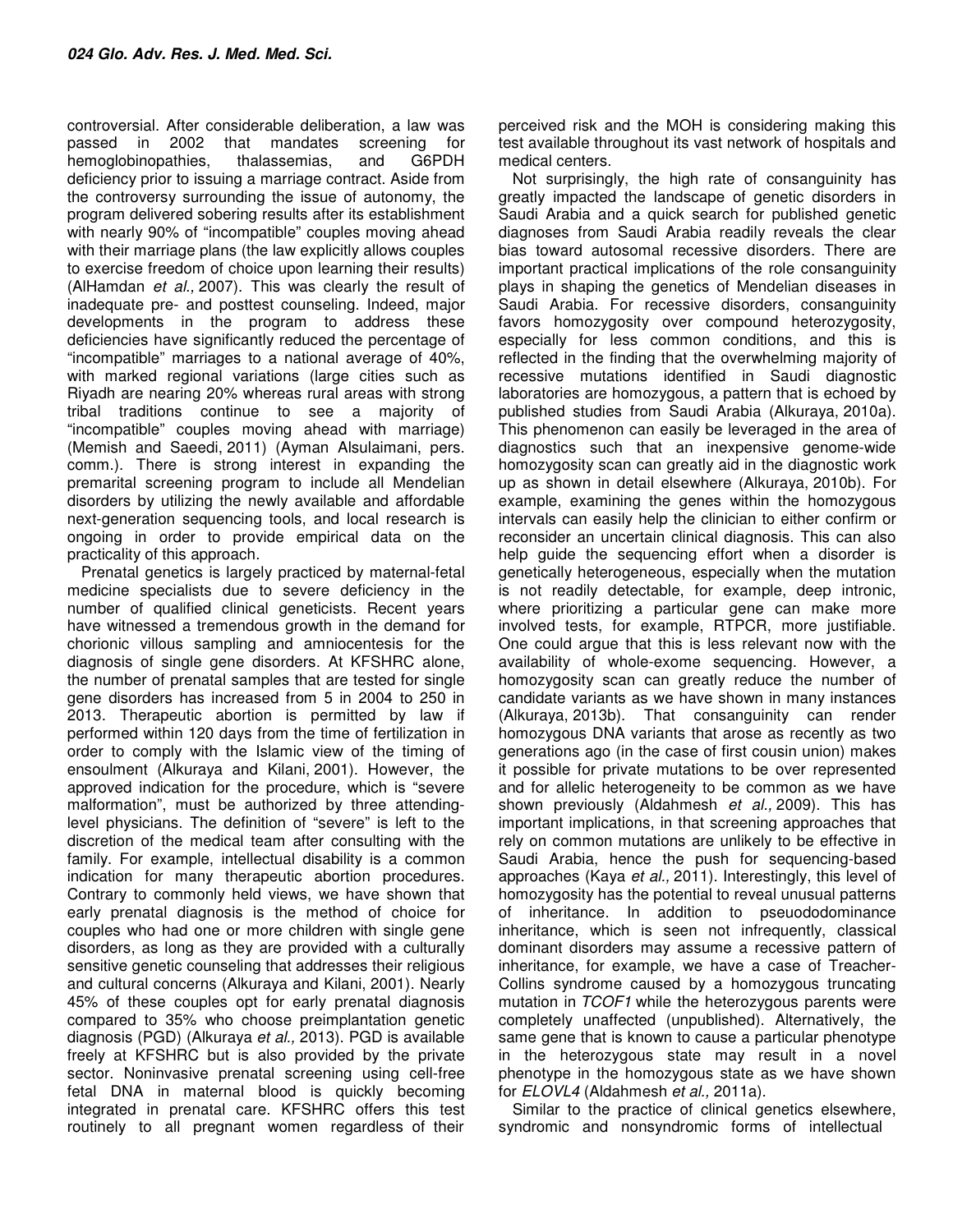disability and developmental delay account for the majority of referrals to pediatric genetic services in Saudi Arabia. Our unpublished data clearly show that the majority of these cases have an underlying recessive cause of their disability, which is in clear contrast to outbred populations where recent studies on the utility of whole-exome sequencing revealed little or no contribution of recessive mutations (de Ligt et al., 2012; Rauch et al., 2012).

Many disorders have been first described/mapped in Saudi patients (Table (Table1).1). Other disorders are known to exist elsewhere but are particularly common in Saudi Arabia (Table (Table2).2). For some, this can easily be explained by the disease's high degree of genetic heterogeneity such that consanguinity can be an important catalyst in unmasking the recessiveness of numerous potential mutations across many loci, for example, ciliopathies, retinal dystrophies, and deafness. For others, a strong founder effect can be invoked as in many inborn errors of metabolism (1.5 in 1000 newborns are diagnosed with a metabolic disease in the Saudi newborn program) and congenital glaucoma. Geographic variation in the incidence of diseases has been suggested by some but the mobility of the population lessens the practical utility of this map especially when one considers that the geographic variation falls largely along tribal lines, which suggests that knowledge about the tribal origin can be more helpful clinically (Al-Owain et al., 2012).

The high rate of consanguinity in Saudi Arabia has long been exploited to accelerate the annotation of recessive Mendelian genes and the recent years have witnessed a marked shift towards building infrastructure that permits this line of research to be performed locally. This trend has made a positive impact on the attitude of young Saudis to pursue careers in human genetics. But the study of rare recessive Mendelian disorders is only one of many opportunities that genomic research in Saudi Arabia has to offer. For example, identification of Mendelian forms of common diseases can provide novel insights into pathogenic mechanisms that could prove relevant to the common forms of these diseases (Al-Mayouf et al., 2011; Alangari et al., 2012; Aldahmesh et al., 2013a). Beyond Mendelian disorders, genomic analysis of Saudis has proved to be a valuable resource to track nullizygous DNA segments and biallelically inactivated genes in nondiseased individuals (Khalak et al. 2012). Not only does this line of research have the potential to improve the annotation of the human genome in terms of its clinical relevance, but it can also identify novel druggable targets by identifying genes whose loss of function brings about desirable phenotypic traits as recently shown with PCSK9 and CCR5 (Lederman et al. 2006; Rader and Daugherty 2008). In addition, the lack of representation of Saudi genomes in international GWAS consortia presents an opportunity to identify potentially novel risk alleles for common diseases as

shown recently with the identification of a novel risk allele for complications of HBV infection (Al-Qahtani et al., 2013). A very recent study has shown the potential of genetically isolated societies to reveal novel risk alleles using a fraction of the usual study cohort size for a typical GWAS (Moltke et al., 2014), and this should provide an additional impetus to explore the genetics of common diseases among Saudis.

In recognition of these opportunities, the Saudi Government has recently announced its plan to fund the sequencing of 100,000 Saudis as part of the newly launched Saudi Human Genome Project. The above lines of research and others will form the basis of selecting the 100,000 Saudis to be sequenced. For example, 10,000 healthy Saudis will have their genomes sequenced specifically in search of biallelically inactivated genes (Kaiser, 2014).

It is clear that Saudi Arabia has been and will continue to be an important resource in the study of Mendelian genes, and recent technological advances are diversifying the relevance of this resource to the various fields of genomic medicine. The time has never been more opportune for conducting genomic research in Saudi Arabia to empower Saudis to reap its promise of better health.

#### **REFERENCES**

- Abu-Safieh L, Abboud EB, Alkuraya H, Shamseldin H, Al-Enzi S, Al-Abdi L, et al (2011). Mutation of *IGFBP7* causes upregulation of BRAF/MEK/ERK pathway and familial retinal arterial macroaneurysms. Am. J. Hum. Genet. 89:313–319.
- Abu-Safieh L, Alrashed M, Anazi S, Alkuraya H, Khan AO, Al-Owain M, et al (2013). Autozygome-guided exome sequencing in retinal dystrophy patients reveals pathogenetic mutations and novel candidate disease genes. Genome Res. 23:236–247.
- Adly N, Alhashem A, Ammari A, Alkuraya FS (2014). Ciliary Genes TBC1D32/C6orf170 and SCLT1 are mutated in patients with OFD type IX. Hum. Mutat. 35:36–40.
- Alangari A, Alsultan A, Adly N, Massaad MJ, Kiani IS, Aljebreen A, et al (2012). LPS-responsive beige-like anchor (LRBA) gene mutation in a family with inflammatory bowel disease and combined immunodeficiency. J. Allergy Clin. Immunol. 130:e482.
- Alangari AA, Alsultan A, Osman ME, Anazi S (2013). Alkuraya FS. A novel homozygous mutation in G6PC3 presenting as cyclic neutropenia and severe congenital neutropenia in the same family. J. Clin. Immunol. 33:1403–1406.
- Al-Aqeel AI. Al-Aqeel (2005). Sewairi syndrome, a new autosomal recessive disorder with multicentricosteolysis, nodulosis and arthropathy. The first genetic defect of matrix metalloproteinase 2 gene. Saudi Med. J. 26:24–30.
- Alazami AM, Adly N, Al Dhalaan H (2011). Alkuraya FS. A nullimorphic ERLIN2 mutation defines a complicated hereditary spastic paraplegia locus (SPG18) Neurogenetics. ;12:333–336
- Alazami AM, Al-Owain M, Alzahrani F, Shuaib T, Al-Shamrani H, Al-Falki YH, et al (2012). Loss of function mutation in LARP7, chaperone of 7SK ncRNA, causes a syndrome of facial dysmorphism, intellectual disability, and primordial dwarfism. Hum. Mutat. 33:1429–1434.
- Alazami AM, Al-Saif A, Al-Semari A, Bohlega S, Zlitni S, Alzahrani F, et al (2008). Mutations in C2orf37 encoding a nucleolar protein, cause hypogonadism, alopecia, diabetes mellitus, mental retardation, and extrapyramidal syndrome. Am. J. Hum. Genet. 83:684–691.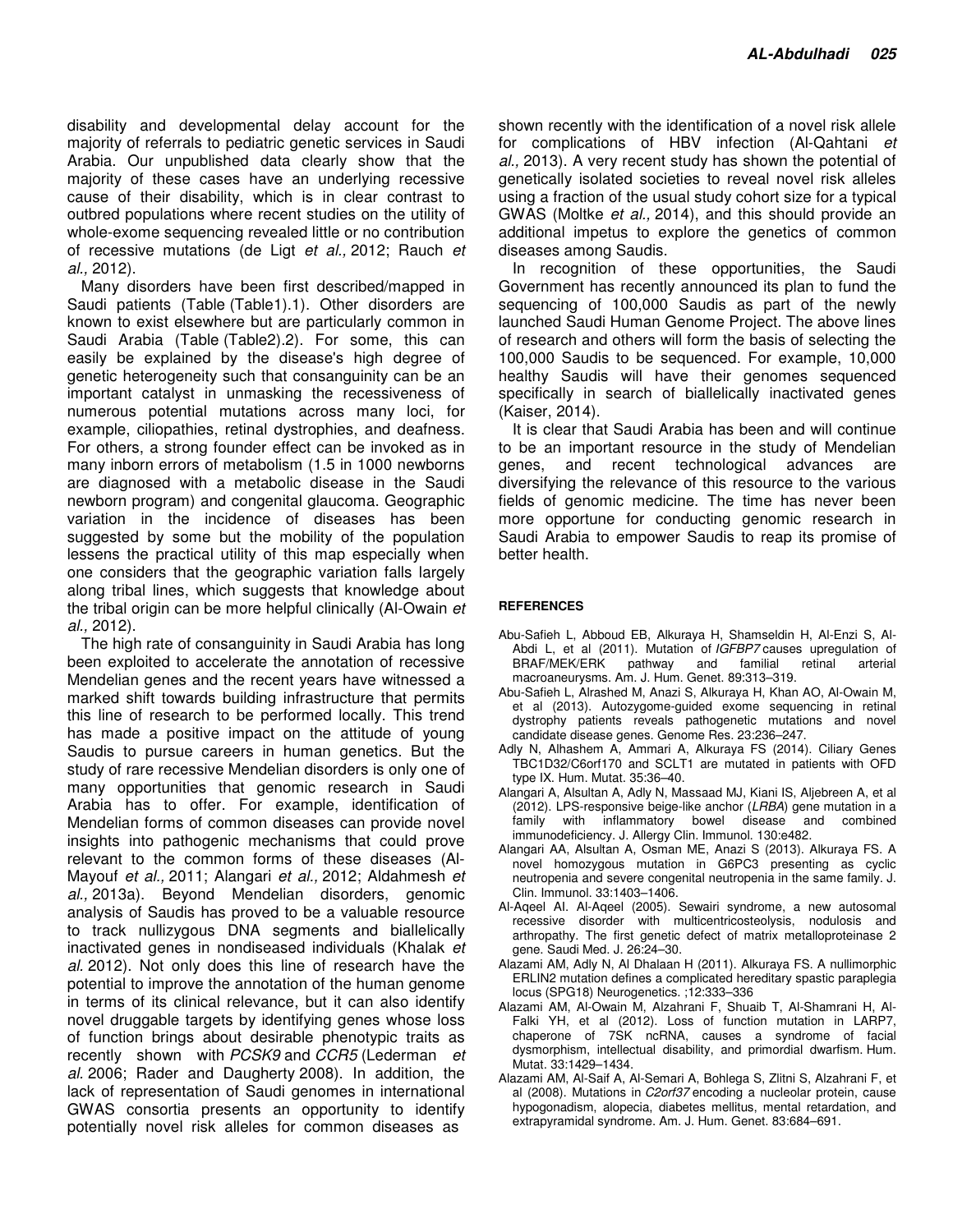- Alazami AM, Alzahrani F, Bohlega S (2014). Alkuraya FS (2013). SET binding factor 1 (SBF1) mutation causes Charcot-Marie-Tooth disease type 4B3. Neurol. 82:1665–1666.
- Alazami AM, Hijazi H, Al-Dosari MS, Shaheen R, Hashem A, Aldahmesh MA, et al. Mutation in ADAT3, encoding adenosine deaminase acting on transfer RNA, causes intellectual disability and strabismus. J. Med. Genet. 50:425–430.
- Alazami AM, Hijazi H, Kentab AY (2014). Alkuraya FS. NECAP1 loss of function leads to a severe infantile epileptic encephalopathy. J. Med. Genet. 51:224–228
- Albaqumi M, Alhabib FA, Shamseldin HE, Mohammed F (2014). Alkuraya FS. A syndrome of congenital hyperinsulinism and rhabdomyolysis is caused by KCNJ11 mutation. J. Med. Genet. 51:271–274.
- Aldahmesh M, Khan A, Hijazi H. Alkuraya F (2013). Homozygous truncation of SIX6 causes complex microphthalmia in humans. Clin. Genet. 84:198–199.
- Aldahmesh MA, Abu-Safieh L, Khan AO, Al-Hassnan ZN, Shaheen R, Rajab M, et al (2009). Allelic heterogeneity in inbred populations: the Saudi experience with Alström syndrome as an illustrative example. Am. J. Med. Genet. A. 149:662–665.
- Aldahmesh MA, Alshammari MJ, Khan AO, Mohamed JY, Alhabib FA. Alkuraya FS (2013). The syndrome of microcornea, myopic chorioretinal atrophy, and telecanthus (MMCAT) is caused by mutations in ADAMTS18. Hum. Mutat. 34:1195–1199.
- Aldahmesh MA, Khan AO, Alkuraya H, Adly N, Anazi S, Al-Saleh AA, et al (2013). Mutations in LRPAP1 are associated with severe myopia in humans. Am. J. Hum. Genet. 93:313–320.
- Aldahmesh MA, Khan AO, Mohamed J. Alkuraya FS (2011). Novel recessive BFSP2 and PITX3 mutations: insights into mutational mechanisms from consanguineous populations. Genet. Med. 13:978–981.
- Aldahmesh MA, Khan AO, Mohamed JY, Alghamdi MH (2012). Alkuraya FS. Identification of a truncation mutation of acylglycerol kinase (AGK) gene in a novel autosomal recessive cataract locus. Hum. Mutat. 33:960–962.
- Aldahmesh MA, Khan AO, Mohamed JY, Hijazi H, Al-Owain M, Alswaid A, et al (2012). Genomic analysis of pediatric cataract in Saudi Arabia reveals novel candidate disease genes. Genet. Med. 14:955–962.
- Aldahmesh MA, Li Y, Alhashem A, Anazi S, Alkuraya H, Hashem M, et al (2014). IFT27, encoding a small GTPase component of IFT particles, is mutated in a consanguineous family with Bardet-Biedl syndrome. Hum. Mol. Genet. 23:3307–3315.
- Aldahmesh MA, Mohamed JY, Alkuraya HS, Verma IC, Puri RD, Alaiya AA, et al (2011). Recessive mutations in ELOVL4 cause ichthyosis, intellectual disability, and spastic quadriplegia. Am. J. Hum. Genet. 89:745–750.
- Aldahmesh MA, Mohammed JY, Al-Hazzaa S. Alkuraya FS (2012). Homozygous null mutation in ODZ3 causes microphthalmia in humans. Genet. Med. 14:900–904.
- Al-Dosari MS, Al-Owain M, Tulbah M, Kurdi W, Adly N, Al-Hemidan A, et al (2013). Mutation in MPDZ causes severe congenital hydrocephalus. J. Med. Genet. 50:54–58.
- Al-Dosari MS, Shaheen R, Colak D. Alkuraya FS (2010). Novel CENPJ mutation causes seckel syndrome. J. Med. Genet. 47:411–414.
- AlHamdan NA, AlMazrou YY, AlSwaidi FM. Choudhry AJ (2007). Premarital screening for thalassemia and sickle cell disease in Saudi Arabia. Genet. Med. 9:372–377.
- Al-Jurayyan NA, Al-Nuaim AA, El-Desouki MI, Herbish ASA, Bakr AMA, Swailem AA, et al (1996). Neonatal screening for congenital hypothyroidism in Saudi Arabia: results of screening the first 1 million newborns. Screening. 4:213–220.
- Alkuraya F (2013). Impact of new genomic tools on the practice of clinical genetics in consanguineous populations: the Saudi experience. Clin. Genet. 84:203–208.
- Alkuraya FS (2010). Autozygome decoded. Genet. Med. 12:765–771.
- Alkuraya FS (2010). Homozygosity mapping: one more tool in the clinical geneticist's toolbox. Genet. Med. 12:236–239.
- Alkuraya FS. Kilani RA (2001). Attitude of Saudi families affected with hemoglobinopathies towards prenatal screening and abortion and the influence of religious ruling (Fatwa) Prenat. Diagn. 21:448–451.
- Alkuraya FS (2013). The application of next-generation sequencing in the autozygosity mapping of human recessive diseases. Hum. Genet. 132:1197–1211.
- Almaghlouth I, Mohamed J, Al-Amoudi M, Al-Ahaidib L, Al-Odaib A. Alkuraya F (2012). 5-Oxoprolinase deficiency: report of the first human OPLAH mutation. Clin. Genet. 82:193–196.
- Al-Mayouf SM, Sunker A, Abdwani R, Al Abrawi S, Almurshedi F, Alhashmi N, et al (2011). Loss-of-function variant in DNASE1L3 causes a familial form of systemic lupus erythematosus. Nat. Genet. 43:1186–1188.
- Al-Owain M, Alazami A. Alkuraya F (2011). An autosomal recessive syndrome of severe cognitive impairment, dysmorphicfacies and skeletal abnormalities maps to the long arm of chromosome 17. Clin. Genet. 80:489–492.
- Al-Owain M, Al-Zaidan H. Al-Hassnan Z (2012). Map of autosomal recessive genetic disorders in Saudi Arabia: concepts and future directions. Am. J. Med. Genet. A. 158A:2629–2640.
- Al-Qahtani A, Khalak HG, Alkuraya FS, Al-hamoudy W, Alswat K, Al Balwi MA, et al (2013). Genome-wide association study of chronic hepatitis B virus infection reveals a novel candidate risk allele on 11q22. 3. J. Med. Genet. 50:725–732.
- Alshammari MJ, Al-Otaibi L, Alkuraya FS (2012). Mutation in RAB33B, which encodes a regulator of retrograde Golgi transport, defines a second Dyggve-Melchior-Clausen locus. J. Med. Genet. 49:455-461.
- Alsultan A, Shamseldin HE, Osman ME, Aljabri M. Alkuraya FS (2013). MYSM1 is mutated in a family with transient transfusion-dependent anemia, mild thrombocytopenia, and low NK-and B-cell counts. Blood. 122:3844–3845.
- Awad S, Al-Dosari MS, AlYacoub N, Colak D, Salih MA, Alkuraya FS, et al (2013). Mutation in PHC1 implicates chromatin remodeling in primary microcephaly pathogenesis. Hum. Mol. Genet. 22:2200– 2213.
- de Ligt J, Willemsen MH, van Bon BW, Kleefstra T, Yntema HG, Kroes T, et al (2012). Diagnostic exome sequencing in persons with severe intellectual disability. N. Engl. J. Med. 367:1921–1929.
- El-Mouzan MI, Al-Salloum AA, Al-Herbish AS, Qurachi MM. Al-Omar AA (2007). Regional variations in the prevalence of consanguinity in Saudi Arabia. Saudi Med. J. 28:1881–1884.
- Faqeih E, Shaheen R. Alkuraya FS (2013). WNT1 mutation with recessive osteogenesisimperfecta and profound neurological phenotype. J. Med. Genet. 50:491–492.
- Gai X, Ghezzi D, Johnson MA, Biagosch CA, Shamseldin HE, Haack TB, et al (2013). Mutations in FBXL4 encoding a mitochondrial protein, cause early-onset mitochondrial encephalomyopathy. Am. J. Hum. Genet. 93:482–495.
- Gupta VA, Ravenscroft G, Shaheen R, Todd EJ, Swanson LC, Shiina M, et al (2013). Identification of KLHL41 mutations implicates BTB-Kelch-Mediated ubiquitination as an alternate pathway to myofibrillar disruption in nemaline myopathy. Am. J. Hum. Genet. 93:1108–1117.
- Hijazi H, Salih MA, Hamad MH, Hassan HH, Salih SB, Mohamed KA, et al (2013). Pellagra-like condition is xerodermapigmentosum/Cockayne syndrome complex and niacin confers clinical benefit. Clin. Genet. in press.
- Kaiser J (2014). The hunt for missing genes. Science. 344:687–689.
- Kassebaum NJ, Bertozzi-Villa A, Coggeshall MS, Shackelford KA, Steiner C, Heuton KR, et al (2014). Global, regional, and national levels and causes of maternal mortality during 1990–2013: a systematic analysis for the Global Burden of Disease Study 2013. The Lancet. in press.
- Kaya N, Owain MA, AbuDheim N, Zahrani JA, Colak D, Sayed MA, et al (2011). GM2 gangliosidosis in Saudi Arabia: multiple mutations and considerations for future carrier screening. Am. J. Med. Genet. A. 155:1281–1284.
- Khalak HG, Wakil SM, Imtiaz F, Ramzan K, Baz B, Almostafa A, et al (2012). Autozygome maps dispensable DNA and reveals potential selective bias against nullizygosity. Genet. Med. 14:515–519.
- Lederman MM, Penn-Nicholson A, Cho M, Mosier D (2006). Biology of CCR5 and its role in HIV infection and treatment. JAMA. 296:815– 826.